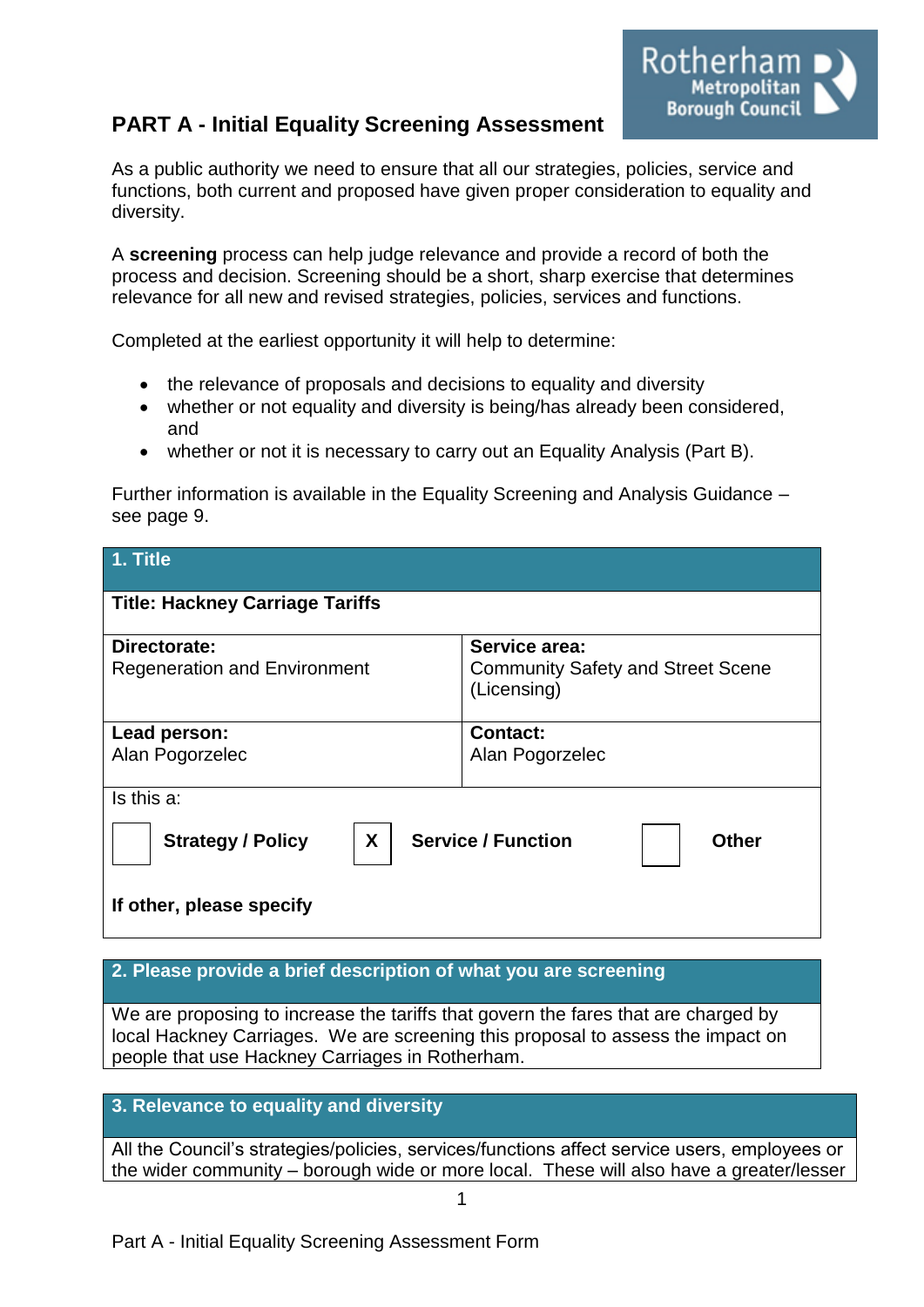relevance to equality and diversity.

The following questions will help you to identify how relevant your proposals are.

When considering these questions think about age, disability, sex, gender reassignment, race, religion or belief, sexual orientation, civil partnerships and marriage, pregnancy and maternity and other socio-economic groups e.g. parents, single parents and guardians, carers, looked after children, unemployed and people on low incomes, ex-offenders, victims of domestic violence, homeless people etc.

| <b>Questions</b>                                                            | <b>Yes</b> | <b>No</b> |
|-----------------------------------------------------------------------------|------------|-----------|
| Could the proposal have implications regarding the                          |            | X         |
| accessibility of services to the whole or wider community?                  |            |           |
| (Be mindful that this is not just about numbers. A potential to affect a    |            |           |
| small number of people in a significant way is as important)                |            |           |
| Could the proposal affect service users?                                    |            | X         |
| (Be mindful that this is not just about numbers. A potential to affect a    |            |           |
| small number of people in a significant way is as important)                |            |           |
| Has there been or is there likely to be an impact on an                     |            | X         |
| individual or group with protected characteristics?                         |            |           |
| (Consider potential discrimination, harassment or victimisation of          |            |           |
| individuals with protected characteristics)                                 |            |           |
| Have there been or likely to be any public concerns regarding               |            | X         |
| the proposal?                                                               |            |           |
| (It is important that the Council is transparent and consultation is        |            |           |
| carried out with members of the public to help mitigate future              |            |           |
| challenge)                                                                  |            |           |
| Could the proposal affect how the Council's services,                       |            | X         |
| commissioning or procurement activities are organised,                      |            |           |
| provided, located and by whom?                                              |            |           |
| (If the answer is yes you may wish to seek advice from                      |            |           |
| commissioning or procurement)                                               |            |           |
| Could the proposal affect the Council's workforce or                        |            | X         |
| employment practices?                                                       |            |           |
| (If the answer is yes you may wish to seek advice from your HR              |            |           |
| business partner)                                                           |            |           |
| If you have appured no to all the questions above please evalgin the reason |            |           |

all the questions above, please

Although, the proposal relates solely to the services provided by Hackney Carriages (not the Council) the fares that those vehicles charge are set by the Council. Therefore, as a consequence of this increase there is the potential for the Cabinet decision to impact on service users.

However, the impact will be in the form of increased prices that are applied equally across all users of hackney carriage services (i.e. regardless of the customers specific characteristics). The service will still be available, and therefore access to the service will not be affected – there is however the potential for the price increase to disproportionately affect certain individuals due to their increased dependence on Hackney Carriages. It is possible that these individuals could share protected characteristics and therefore the impact would have a greater impact on those individuals than others. This means that although the proposals will have an equal impact on all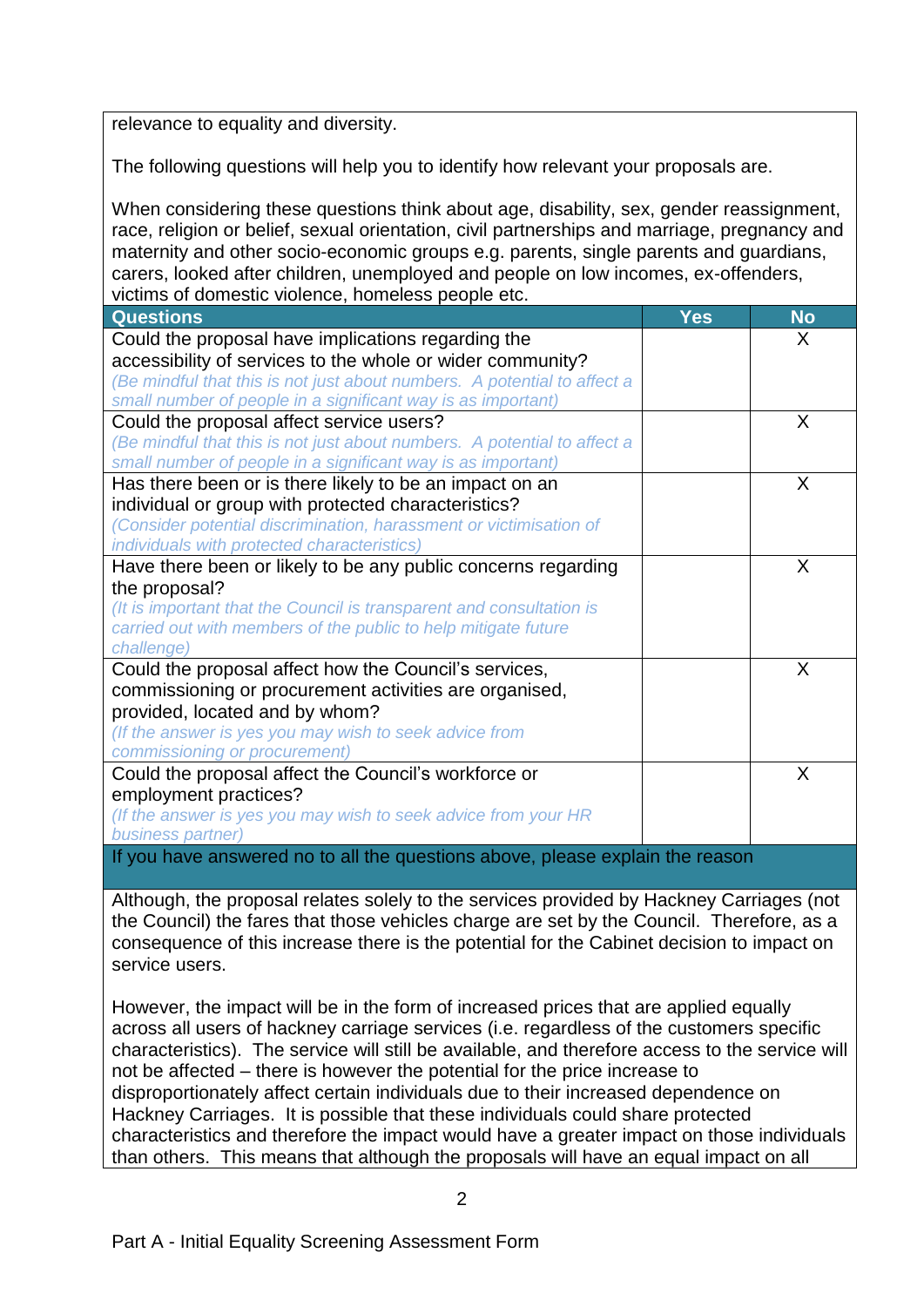members of the community, there is the potential for it to have a greater impact on people with protected characteristics. A screening assessment has therefore been carried out in relation to this proposal and the impact on the protected characteristics. The findings of my assessment are shown below:

# $-$  Age

There is no evidence available that suggests that Hackney Carriages are more likely to be used by persons of a particular age. Observations have been carried out regarding hackney carriage usage at the rank on Effingham St and customers were from a range of ages. Therefore there is not considered to be any likelihood that the changes will have a disproportionate effect on service users as a result of their age.

#### - Disability.

There are 52 hackney carriages in Rotherham, with all but three of them being standard saloon / hatchback cars (the remaining three being wheelchair accessible vehicles).

As the vast majority of Hackney Carriages are unmodified saloon / hatchback vehicles it is not possible to say with any degree of confidence that disabled customers rely more on Hackney Carriages that non-disabled customers (i.e. there is nothing specific about the nature of most Hackney Carriages that means that disabled customers would prefer them over Private Hire Vehicles).

A very small number of Hackney Carriages are however wheelchair accessible, and therefore there is the potential that wheelchair users will favour these vehicles over any other. During the time that observations were carried at the taxi rank, none of the customers that were observed where wheelchair users or appeared to be mobility impaired to the extent that they would have difficulty in entering and travelling in an unmodified saloon / hatchback vehicle.

Enquiries have been made with the trade, and they have reported that the numbers of customers that require a wheelchair accessible vehicle is negligible. It is apparent that the low number of wheelchair accessible vehicles on the Hackney Carriage fleet has meant that customers requiring these vehicles utilise the services of a Private Hire company that specialises in this type of transport.

It cannot therefore be said that the proposals will disproportionately affect disabled customers.

- gender reassignment, marriage and civil partnership, pregnancy and maternity, race, religion or belief, sex.

There is no data available regarding hackney carriage users that may share any of these protected characteristics. However, it is difficult to see how any service users that share these characteristics would prefer to travel by Hackney Carriage solely because of that characteristic. It is not considered likely that the proposals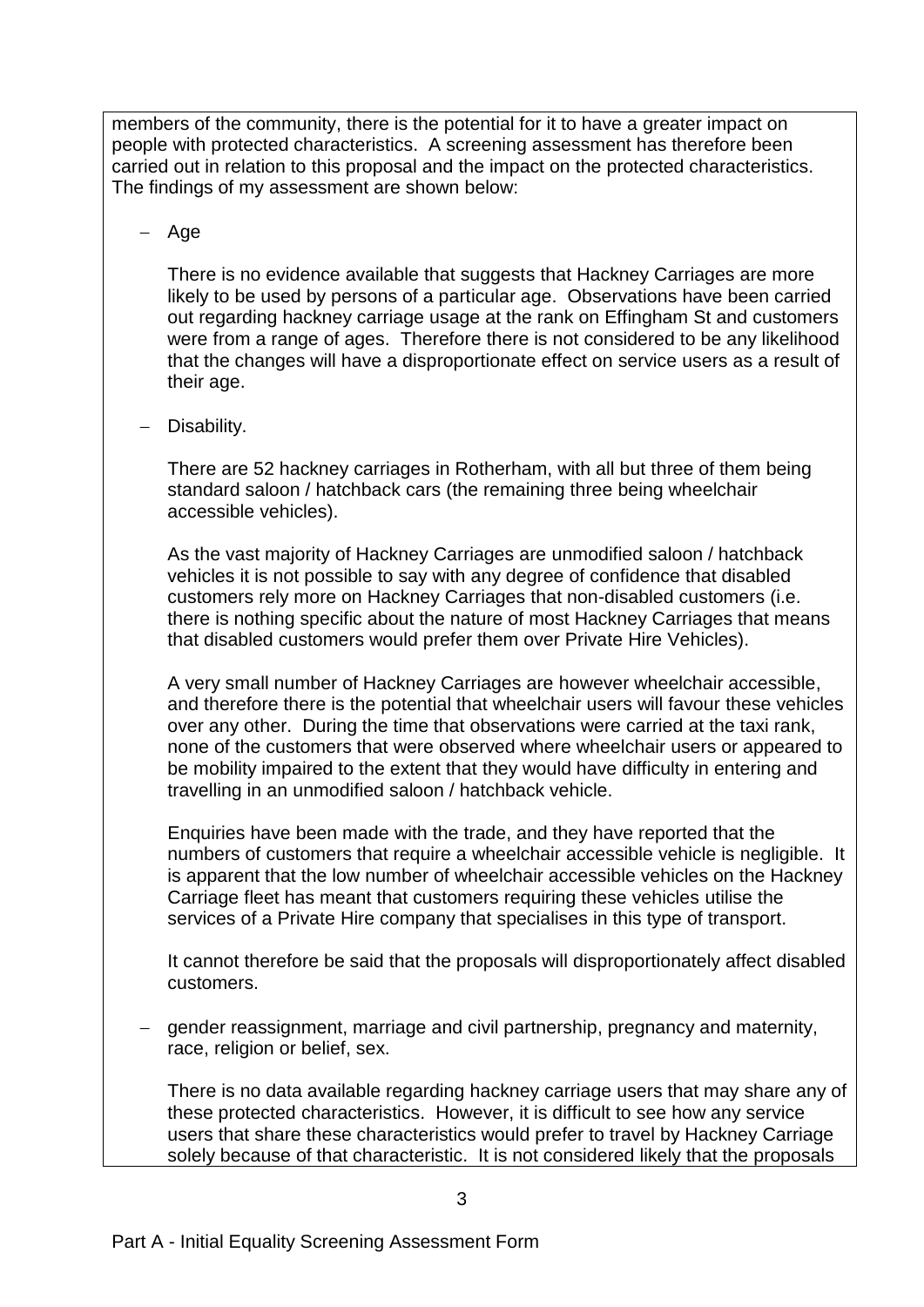will disproportionately affect any individuals with these characteristics.

There is nothing in the proposals that will affect the council's approach to commissioning and procurement, employment practices or the Council's workforce.

Although the findings of my screening assessment do not indicate that the proposals will have implications for equalities, the proposals will be subjected to a 14-day period of statutory consultation and any comments received during this consultation will be considered before any revised tariffs are introduced.

If you have answered **no** to all the questions above please complete **sections 5 and 6.**

If you have answered **yes** to any of the above please complete **section 4.** 

## **4. Considering the impact on equality and diversity**

If you have not already done so, the impact on equality and diversity should be considered within your proposals before decisions are made**.**

Considering equality and diversity will help to eliminate unlawful discrimination, harassment and victimisation and take active steps to create a discrimination free society by meeting a group or individual's needs and encouraging participation.

Please provide specific details for all three areas below using the prompts for guidance and complete an Equality Analysis (Part B).

#### **How have you considered equality and diversity?**

- **Key findings**
- **Actions**

Date to scope and plan your Equality Analysis:

Date to complete your Equality Analysis:

Lead person for your Equality Analysis (Include name and job title):

| 5. Governance, ownership and approval                                         |                          |                             |  |  |
|-------------------------------------------------------------------------------|--------------------------|-----------------------------|--|--|
| Please state here who has approved the actions and outcomes of the screening: |                          |                             |  |  |
| <b>Name</b>                                                                   | Job title                | <b>Date</b>                 |  |  |
| Alan Pogorzelec                                                               | <b>Licensing Manager</b> | 25 <sup>th</sup> March 2022 |  |  |